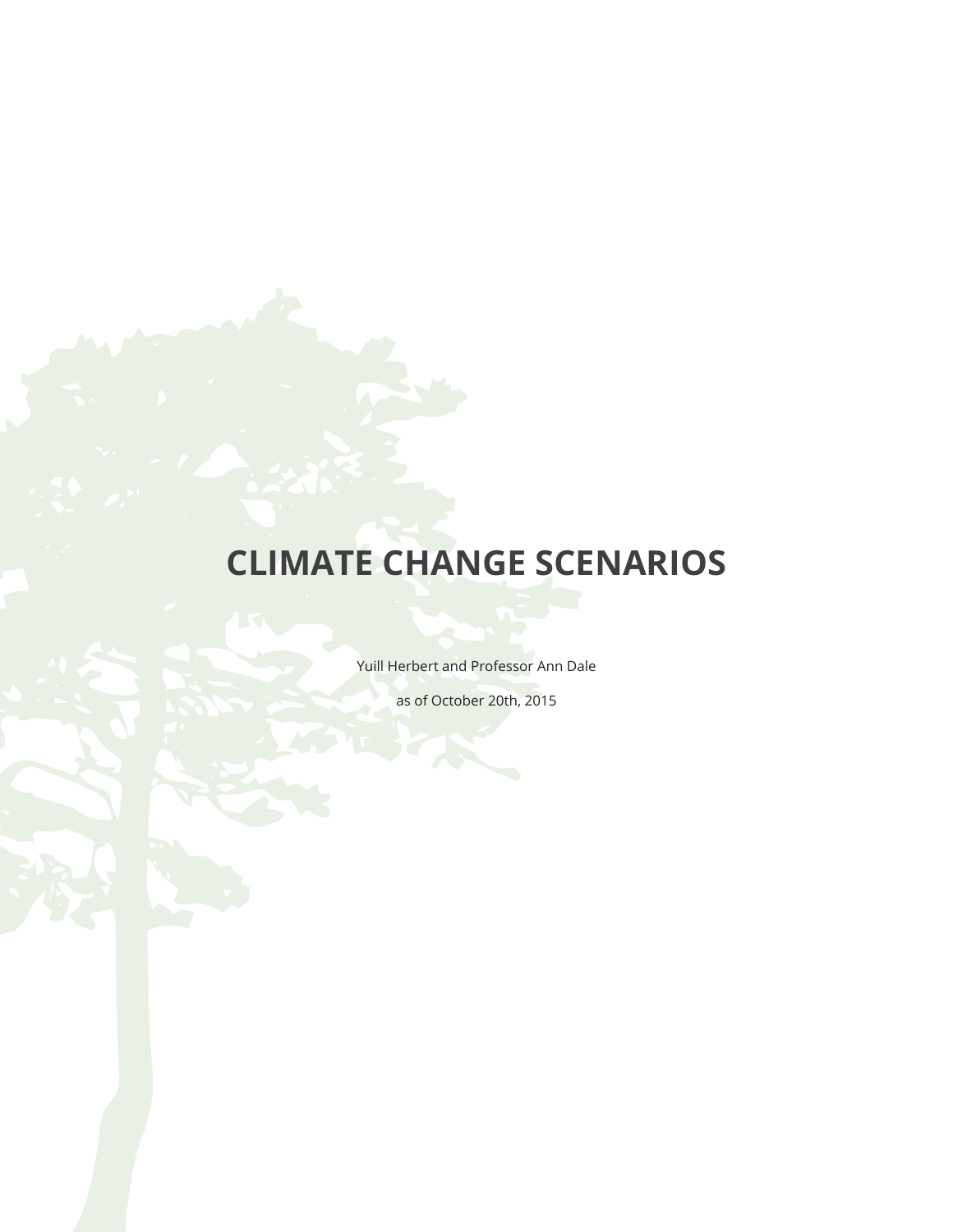## **CLIMATE CHANGE SCENARIOS**

Rotmans (1998, p. 158) defines scenarios as "archetypal descriptions of alternative images of the future, created from mental maps or models that reflect different perspectives on past, present and future developments". Berkhout et al., (2001, p. 11) describes four assumptions in scenario development:

- 1. The future cannot be described as a persistence of past trends. It can be shaped by human choice and action.
- 2. The future cannot be foreseen, but exploring the future can inform the decisions of the present.
- 3. There is not only one possible future. Uncertainty and ignorance calls for a diverse set of futures (scenarios) mapping a 'possibility space'.
- 4. Developing scenarios involves both rational analysis and subjective judgement".

The following three scenarios consider the implications of contrasting approaches by Canadians to address climate change. The scenarios are guided by characterisations—incremental, transitional and transformational that emerged from the Meeting the Climate Change Challenge (MC3) research project (Dale et al., forthcoming).

The first step in developing the scenarios involved a comprehensive literature review of journal articles and grey literature on climate scenarios within the fields of climatology, economics, politics and technology. While the focus was on Canada, literature relating to other jurisdictions was also considered. Approximately fifty relevant papers and reports were identified and reviewed in detail (For a partial list, see the bibliography below). Scenarios were then developed compiling the themes or insights from these papers. Of particular influence was Shell's scenario project, an initiative which has continued for more than forty years and considers a breadth of social, political and economic dimensions, well beyond what one would expect from an oil company. Shell's approach helped identify which elements were important to consider, for example inspiring the inclusion of categories on ideologies and globalisation (Jacobson et al., 2015).

| <b>SCENARIO 1:</b>        | <b>SCENARIO 2:</b>   | <b>SCENARIO 3:</b>       |
|---------------------------|----------------------|--------------------------|
| <b>INCREMENTAL CHANGE</b> | <b>TRANSITIONAL</b>  | <b>TRANSFORMATION</b>    |
| (business as usual)       | (low carbon economy) | (carbon neutral economy) |
| +4 degrees                | +2 degrees           | +1.5 degrees             |

*Figure: The three climate scenarios and the associated estimates of global temperature change.*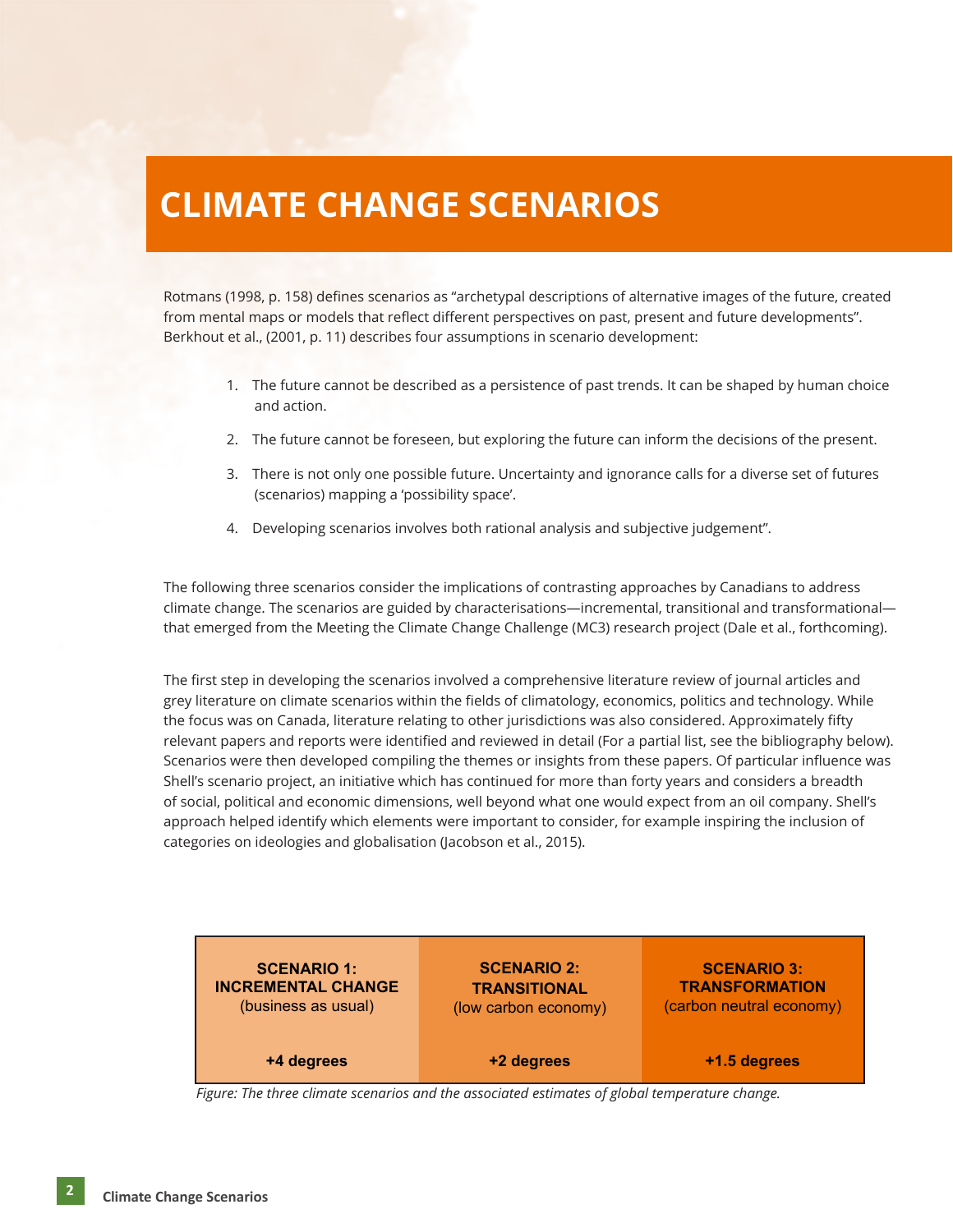|                         |                                                                   | <b>2050 SCENARIOS</b>                                                                                                                                                                                                                                                                                                                                                                    |                                                                                                                                                                                                                                                                                                                                                                                                            |                                                                                                                                                                                   |
|-------------------------|-------------------------------------------------------------------|------------------------------------------------------------------------------------------------------------------------------------------------------------------------------------------------------------------------------------------------------------------------------------------------------------------------------------------------------------------------------------------|------------------------------------------------------------------------------------------------------------------------------------------------------------------------------------------------------------------------------------------------------------------------------------------------------------------------------------------------------------------------------------------------------------|-----------------------------------------------------------------------------------------------------------------------------------------------------------------------------------|
|                         |                                                                   | <b>SCENARIO 1:</b><br><b>INCREMENTAL CHANGE</b><br>(business as usual)                                                                                                                                                                                                                                                                                                                   | <b>SCENARIO 2:</b><br><b>TRANSITIONAL</b><br>(low carbon economy)                                                                                                                                                                                                                                                                                                                                          | <b>SCENARIO 3:</b><br><b>TRANSFORMATION</b><br>(carbon neutral economy)                                                                                                           |
| Scenario                | Global<br>temperature<br>change $>$<br>components<br>$\mathbf{V}$ | +4 degrees <sup>1</sup>                                                                                                                                                                                                                                                                                                                                                                  | +2 degrees                                                                                                                                                                                                                                                                                                                                                                                                 | +1.5 degrees                                                                                                                                                                      |
|                         | Legislation                                                       | Minimal new legislation.                                                                                                                                                                                                                                                                                                                                                                 | Mix of mandatory legislative<br>targets and voluntary<br>programs. Elimination of all<br>oil and gas subsidies.                                                                                                                                                                                                                                                                                            | Mandated targets and<br>timelines for carbon neutrality<br>in all public sector buildings,<br>and private sector by 2030.<br>Immediate moratorium and<br>phased out fossil fuels. |
|                         | Regulation                                                        | <b>Status quo. Emissions</b><br>reductions targets are<br>maintained through energy<br>efficiencies or increased.<br>New projects continue to be<br>approved and regulations<br>continue to incentivize<br>fossil fuel development<br>while the regulatory regime<br>is enhanced to account<br>for environmental impacts<br>including impact on fossil fuel<br>use on overall emissions. | Mandatory energy and<br><b>GHG intensity regulations</b><br>for buildings, vehicles and<br>appliances. Distributed<br>renewable energy systems<br>and district renewable energy<br>systems (decentralization).<br>Policy of increasing carbon<br>tax is enforced and new<br>projects become unviable<br>as a result. Divestment<br>strategies are in place for<br>'stranded assets' in the longer<br>term. | Regulatory regime supporting<br>100% decarbonisation.<br>Mandatory zero waste<br>policies.                                                                                        |
| OLE OF GOVERNMENTS<br>Œ | Role of<br><b>Markets</b>                                         | <b>Continuing liberalisation</b><br>of markets. Incentives for<br>renewable energy and<br>other mature low carbon<br>technologies. Businesses<br>treat climate as a risk to<br>be managed rather than<br>refocusing their activities.                                                                                                                                                    | Little or minimal intervention.<br>Financial incentives for<br>innovation, accelerated<br>research and development.<br><b>Markets which contribute</b><br>to reducing emissions are<br>considered 'hot', like the<br>technology sector in early<br>2000s.                                                                                                                                                  | Decentralized locally based<br>energy systems. <sup>2</sup> Incentives<br>targeted to community-owned<br>enterprises (co-operatives<br>and municipal corporations).               |
|                         | Leadership                                                        | Maintaining positions of<br>traditional institutional<br>arrangements, power<br>relations and vested interests.                                                                                                                                                                                                                                                                          | Major governmental reform<br>but still within the existing<br>governmental landscape.                                                                                                                                                                                                                                                                                                                      | Multi-level governance,<br>shared decision-making,<br>networked government,<br>inverted pyramid of power.                                                                         |
|                         | <b>Taxes</b>                                                      | Tax priorities may be adjusted<br>at the margins to account for<br>climate change mitigation and<br>adaptation.                                                                                                                                                                                                                                                                          | Rapidly increasing carbon tax<br>offsets by reduced income tax<br>rates.                                                                                                                                                                                                                                                                                                                                   | Progressive tax shifting to<br>tax emissions and pollution<br>and reward employment and<br>innovation. Potential carbon<br>household rationing. <sup>3</sup>                      |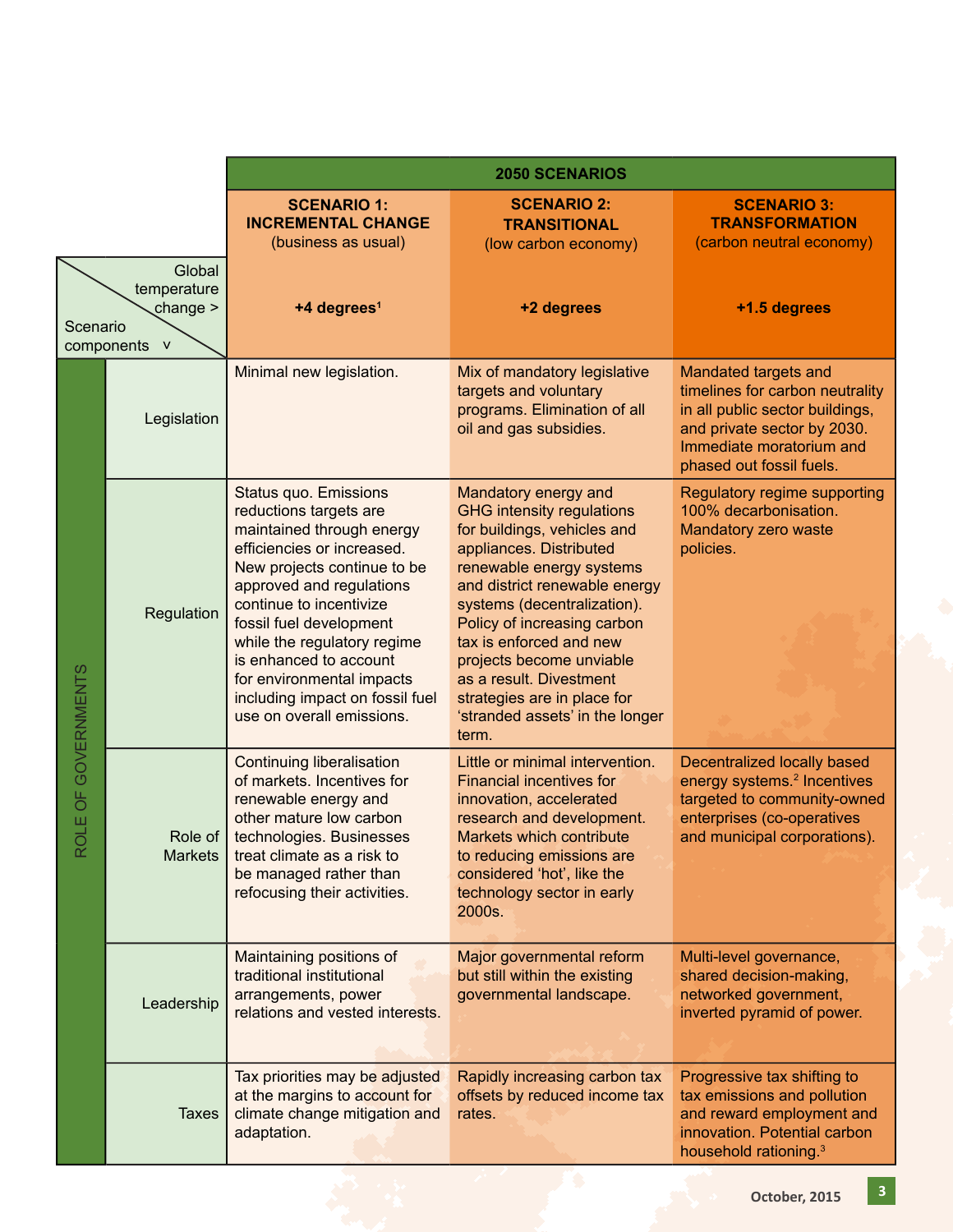|                     |                     | <b>SCENARIO 1:</b><br><b>INCREMENTAL CHANGE</b><br>(business as usual)                                                                                                                                                                                                                                                                                                                                                                                                                                                    | <b>SCENARIO 2:</b><br><b>TRANSITIONAL</b><br>(low carbon economy)                                                                                                                                                                                                                                                                                                                                                                       | <b>SCENARIO 3:</b><br><b>TRANSFORMATION</b><br>(carbon neutral economy)                                                                                                                                                                                                                                                                                               |
|---------------------|---------------------|---------------------------------------------------------------------------------------------------------------------------------------------------------------------------------------------------------------------------------------------------------------------------------------------------------------------------------------------------------------------------------------------------------------------------------------------------------------------------------------------------------------------------|-----------------------------------------------------------------------------------------------------------------------------------------------------------------------------------------------------------------------------------------------------------------------------------------------------------------------------------------------------------------------------------------------------------------------------------------|-----------------------------------------------------------------------------------------------------------------------------------------------------------------------------------------------------------------------------------------------------------------------------------------------------------------------------------------------------------------------|
| ROLE OF GOVERNMENTS | Investments         | Ongoing investments in roads<br>and buildings in separate<br>silos and stovepipes,<br>minimal integration between<br>transportation and land-use<br>policies.                                                                                                                                                                                                                                                                                                                                                             | Minimal government<br>leadership- private sector<br>drives the transition.<br>Investments in infrastructure<br>also support adaptation to a<br>changing climate.                                                                                                                                                                                                                                                                        | Major investments in low<br>carbon infrastructure,<br>renewable energy and energy<br>efficiency, particularly focused<br>on transitioning workers from<br>fossil-fuel based economy. <sup>4</sup>                                                                                                                                                                     |
|                     | Foreign policy      | Resource- and climate-<br>based conflicts increase.<br><b>Migration increases as</b><br>people are displaced,<br>resulting in increased security<br>and military response.<br>Passively participation in<br><b>UN negotiations. Under-</b><br>resourced efforts to address<br>the global effects of climate<br>change are undertaken.<br>Resource-and climate-<br>based conflicts increase.<br>Migration increases as people<br>are displaced, resulting<br>in increased security and<br>military responses. <sup>5</sup> | Policy priority is to pursue<br>a UN agreement that limits<br>warming to 2 degrees.<br><b>Proactive international</b><br>policies are developed to<br>address the geopolitical<br>impacts of climate change.<br>Canada regains international<br>influence. <sup>6</sup>                                                                                                                                                                 | Actively pursue a UN<br>agreement while providing<br>funding to Southern countries<br>to adapt and mitigate.<br>Canada regains international<br>influence.                                                                                                                                                                                                            |
| ECONOMY             | Household<br>income | Increasing climate shocks<br>cause regional economic<br>impacts on household<br>incomes, increasing economic<br>stress. Major sectors of the<br>economy collapse as fossil<br>fuels are phased out globally<br>at a rapid pace, as stranded<br>investments are forfeited.<br>A boom and bust cycle<br>results in regional disparity<br>and insecurity. Middle class<br>declines. <sup>7</sup>                                                                                                                             | Households involved in<br>the fossil fuel industry<br>experience a declining<br>income. Different regions<br>experience ups and downs<br>as a result of climate impacts<br>on specific sectors. <sup>8</sup> The<br>need for short term profits<br>amongst publically-traded<br>companies limits the rate of<br>investment in infrastructure<br>required to adapt to climate<br>change. Divestment transition<br>strategies accelerate. | Household incomes decline<br>marginally and stabilise as<br>climate shocks are offset by<br>government investments in<br>a renewable energy-based<br>economy and adaptation<br>and carbon neutral economy.<br>Regions that are less<br>dependent on fossil fuels<br>support the transition of<br>regions that have a more<br>significant reliance on fossil<br>fuels. |
|                     | Debt                | Household debt is a<br>significant risk as households<br>continue to accumulate<br>debt with the assumption of<br>continuing income growth,<br>increasing the vulnerability<br>to shocks. High risk<br>investments in fossil fuel<br>industries continue, creating<br>an increasing stock of<br>stranded assets. Investments<br>are forfeited when fossil fuel<br>industries are shuttered.                                                                                                                               | <b>Government establishes</b><br>safeguards to protect debt<br>against climate shocks.<br>Debt financing mechanisms<br>for low carbon investments<br>by the private sector are<br>incentivised.                                                                                                                                                                                                                                         | Initial investments in transition<br>increase debt load by all<br>actors in society. <sup>9</sup>                                                                                                                                                                                                                                                                     |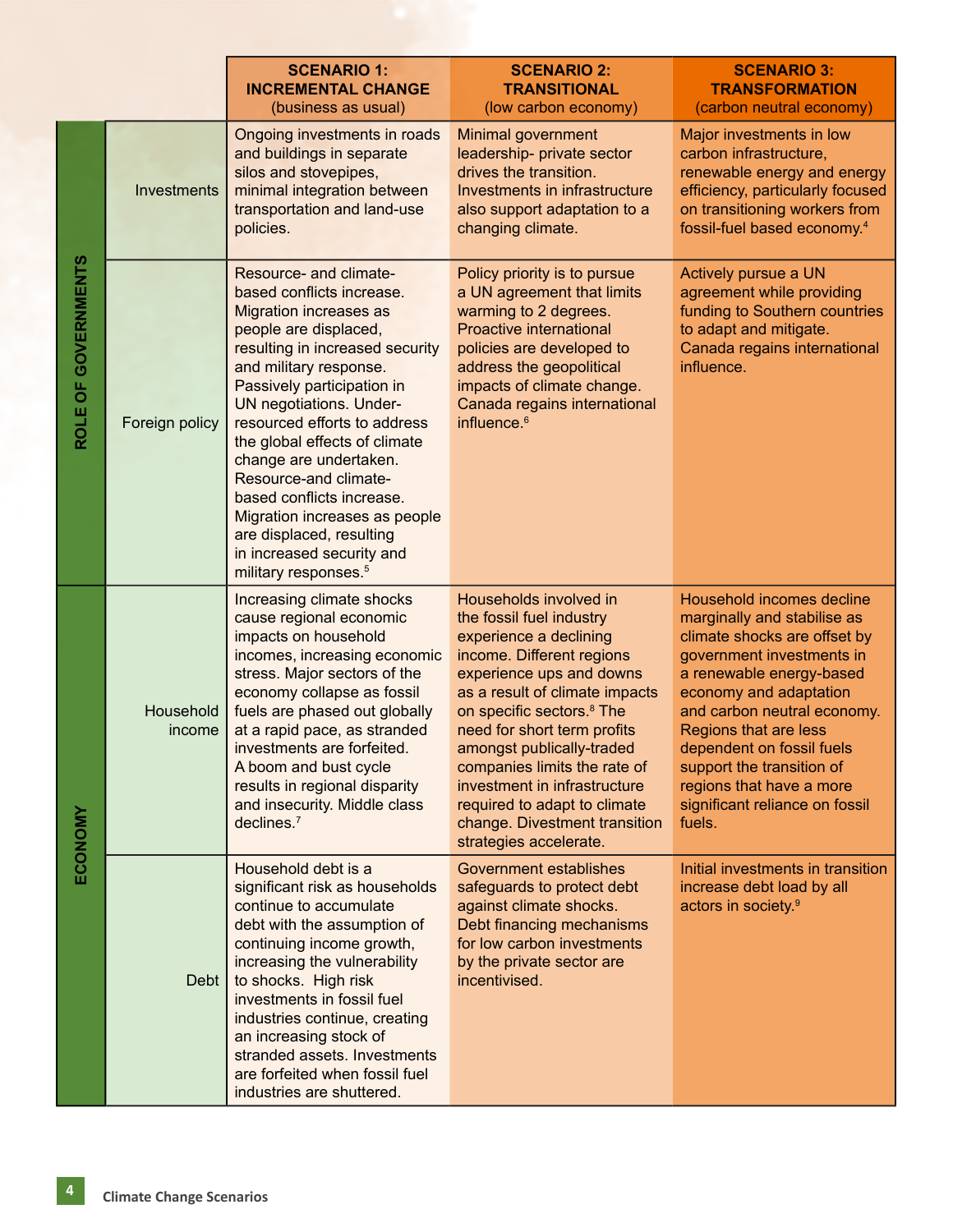|                   |                                | <b>SCENARIO 1:</b><br><b>INCREMENTAL CHANGE</b><br>(business as usual)                                                                                                                                                                                                                 | <b>SCENARIO 2:</b><br><b>TRANSITIONAL</b><br>(low carbon economy)                                                                                                                                                                                                                                                                   | <b>SCENARIO 3:</b><br><b>TRANSFORMATION</b><br>(carbon neutral economy)                                                                                                                                                                                                                        |
|-------------------|--------------------------------|----------------------------------------------------------------------------------------------------------------------------------------------------------------------------------------------------------------------------------------------------------------------------------------|-------------------------------------------------------------------------------------------------------------------------------------------------------------------------------------------------------------------------------------------------------------------------------------------------------------------------------------|------------------------------------------------------------------------------------------------------------------------------------------------------------------------------------------------------------------------------------------------------------------------------------------------|
| ECONOMY           | Employment                     | Employment is stable in the<br>short term but declines in the<br>oil and gas sector as global<br>markets and policies shift<br>away from fossil fuels.                                                                                                                                 | New opportunities emerge in<br>renewable energy and other<br>sectors and employment<br>in fossil fuel industries<br>declines. <sup>10</sup> Regional job<br>losses occur.                                                                                                                                                           | There is an employment<br>strategy on retraining or<br>transitioning workers and<br>a managed decline of<br>employment in fossil fuel-<br>based industries.                                                                                                                                    |
|                   | Inequality <sup>11</sup>       | Increasing stratification and<br>wealth concentration. Those<br>with little access to resources<br>suffer the most.                                                                                                                                                                    | Increasing stratification and<br>wealth concentration.                                                                                                                                                                                                                                                                              | Inequality declines as<br>government interventions<br>focus on evening out regional<br>differences and transitioning<br>towards a steady state<br>economy. International legal<br>mechanisms compensate<br>for damage to the poorest<br>populations caused by<br>climate change. <sup>12</sup> |
|                   | Prosperity/<br>Quality of life | Work-life balance continues<br>to decline. Work insecurity<br>increases due to climate<br>shocks. Major social and<br>political disruptions but<br>focus on economic growth is<br>maintained.                                                                                          | Market-based insurance<br>mechanisms are developed<br>(i.e. flood insurance), with<br>unequal accessibility. Focus<br>on economic growth is<br>maintained.                                                                                                                                                                          | Shift from a growth-based<br>economy to a steady state<br>economy <sup>13</sup> with minimal social<br>disruption. <sup>14</sup>                                                                                                                                                               |
|                   | Finance                        | Climate risk is a niche<br>consideration. Transition<br>costs escalate rapidly <sup>15</sup> .<br>There is growth in finance<br>mechanisms and investments<br>in the low or zero carbon<br>economy and an increase in<br>requirements for disclosure of<br>climate risk. <sup>16</sup> | The divestment movement<br>grows rapidly and stigmatises<br>the fossil fuel industry <sup>17</sup> . New<br>market-based mechanisms<br>to finance low or zero<br>carbon investments emerge.<br>Incentives for corporations<br>and investors to deploy<br>accumulated capital are<br>implemented. Transition costs<br>are minimised. | New state-owned finance<br>mechanisms are established<br>such as green banks.<br>Regulations drive accelerated<br>divestment of fossil fuel-<br>based industries. Transition<br>costs are minimised.                                                                                           |
| ENERGY TECHNOLOGY | Innovation <sup>18</sup>       | Limited innovation in clean<br>technology. Private sector<br>driven innovation.                                                                                                                                                                                                        | Private sector innovation<br>with major public incentive<br>frameworks. Stringent<br>intellectual property rights<br>regime.                                                                                                                                                                                                        | Open innovation.                                                                                                                                                                                                                                                                               |
|                   | Implementa-<br>tion            | Individuals, small companies<br>and innovative municipalities<br>and progressive large<br>companies (niche players)<br>introduce further renewable<br>energy efficiencies.                                                                                                             | Key strategic focus for the<br>majority of large multi-national<br>corporations. <sup>19</sup>                                                                                                                                                                                                                                      | Incentives and programs<br>targeted to support<br>community-driven utilities,<br>co-operatives and crown<br>corporations. <sup>20</sup>                                                                                                                                                        |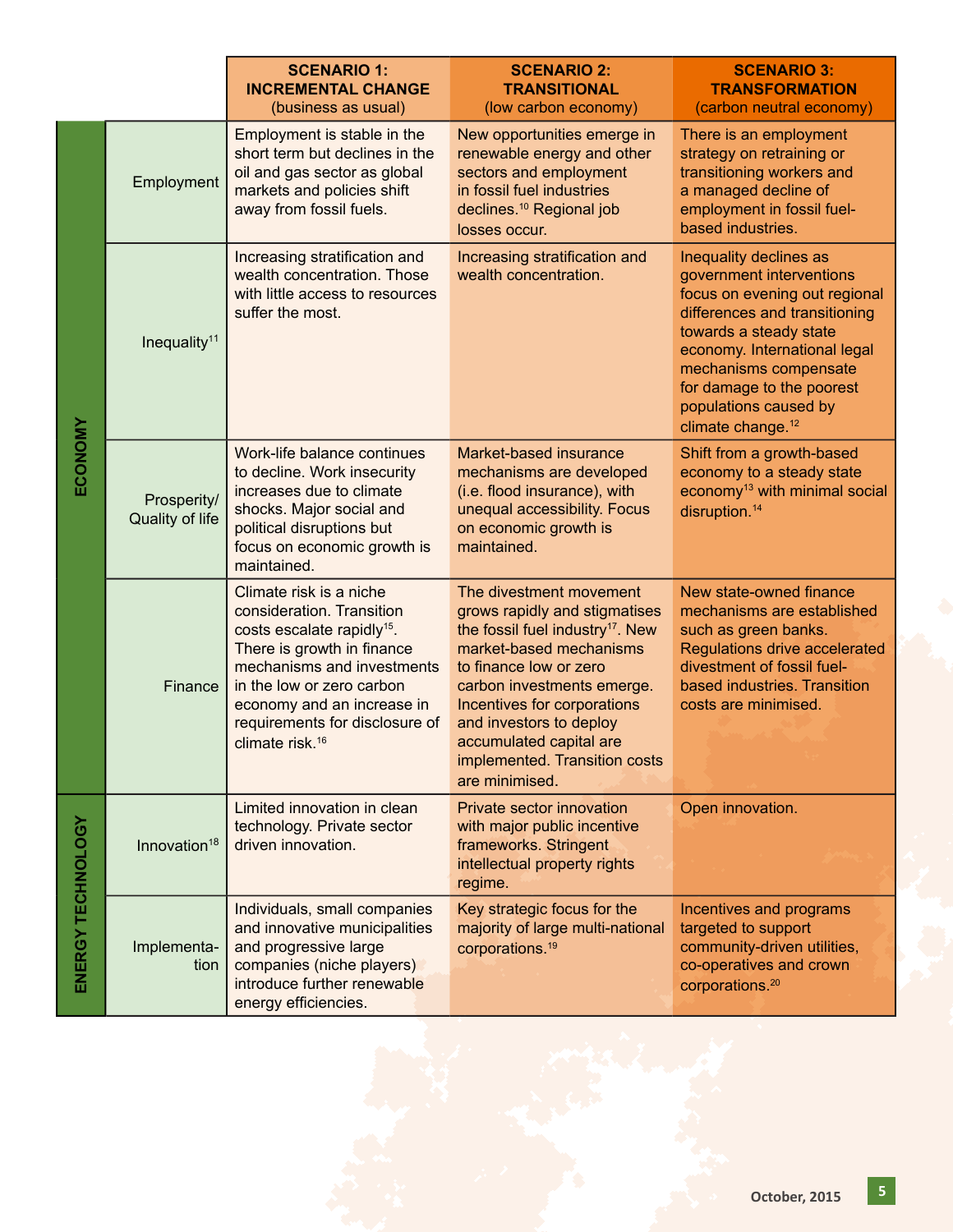|              |                          | <b>SCENARIO 1:</b><br><b>INCREMENTAL CHANGE</b><br>(business as usual)                                                                                                                  | <b>SCENARIO 2:</b><br><b>TRANSITIONAL</b><br>(low carbon economy)                                                                                                                                                                                            | <b>SCENARIO 3:</b><br><b>TRANSFORMATION</b><br>(carbon neutral economy)                                                                                                                                                                                                                |
|--------------|--------------------------|-----------------------------------------------------------------------------------------------------------------------------------------------------------------------------------------|--------------------------------------------------------------------------------------------------------------------------------------------------------------------------------------------------------------------------------------------------------------|----------------------------------------------------------------------------------------------------------------------------------------------------------------------------------------------------------------------------------------------------------------------------------------|
| ENERGY TECH. | Transport                | <b>Ongoing improvement</b><br>in efficiency of gasoline-<br>powered vehicles, electric<br>vehicles and hybrids.<br>Infrastructure remains status<br>quo.                                | Major shift toward electric<br>and hydrogen vehicles<br>and sustainable fleets. <sup>21</sup><br>Large urban centres move<br>increasingly towards more<br>sustainable infrastructure.                                                                        | Shift away from private<br>vehicle ownership to<br>collective sharing fleets. <sup>22</sup><br>Increase in walking<br>and cycling and major<br>investments in public transit.<br>Full integration of land-use<br>and transportation policies,<br>especially in large urban<br>centres. |
| ENVIRONMENT  | Electricity              | Renewable electricity<br>generation increases in<br>fits and starts. Incremental<br>increase in share of<br>renewables in electricity<br>generation.                                    | Large corporate players<br>produce and distribute<br>electricity driven by a majority<br>of renewables. Governments<br>incentivize diversification and<br>decentralization of energy<br>grids and development of<br>national energy security<br>legislation. | Decarbonisation of the<br>electricity grid. <sup>23</sup> Distributed<br>generation.                                                                                                                                                                                                   |
|              | Land-use <sup>24</sup>   | Development continues<br>in greenfield sites, with a<br>sprawling pattern. Agricultural<br>land is degraded.                                                                            | <b>Financial incentives favour</b><br>the development of compact,<br>more dense, mixed-use<br>communities. Increasing<br>prices for food result in<br>agricultural land having<br>an increasing value and<br>conservation.                                   | <b>Financial incentives combined</b><br>with regulations focus new<br>development on urban<br>centres. Agricultural land is<br>preserved.                                                                                                                                              |
|              | Local pollution          | Localised pollution increases<br>as hydraulic fracturing<br>expands. Regulations<br>manage the exposure to air<br>pollution.                                                            | Air pollution declines as<br>renewables increase and<br>gasoline-powered vehicles<br>decrease.                                                                                                                                                               | Air pollution declines due to<br>renewables and decreased<br>vehicle use.                                                                                                                                                                                                              |
|              | Climate/<br>biodiversity | <b>Continued resource</b><br>exploitation model of<br>development. A modified<br>resource exploitation model<br>within a precautionary<br>regulatory framework.                         | <b>Biodiversity strategies are</b><br>strengthened and market<br>mechanisms use to stimulate<br>habitat protection. Major<br>redevelopment of brownfield<br>sites. A value is assigned to<br>ecosystem services. <sup>25</sup>                               | Proactive legislation and<br>regulatory regimes are in<br>place for habitat protection,<br>protected areas, green<br>spaces, park systems and<br>ecosystem regeneration both<br>in rural and urban areas.                                                                              |
|              | Adaptation               | Society reacts to extreme<br>weather events and climate<br>impacts crisis by crisis.<br>Voluntary mechanisms to<br>advance adaptation are<br>implemented.                               | Market-based incentives for<br>adaptation are developed <sup>26</sup><br>and some government<br>leadership.                                                                                                                                                  | Society proactively prepares<br>infrastructure and institutions<br>for climate impacts by<br>regulation. Risk management<br>and disaster planning is<br>integrated into planning and<br>sustainability departments.                                                                    |
|              | <b>HEALTH</b>            | Major setbacks in global<br>development gains including<br>spread of disease vectors,<br>food insecurity and under-<br>nutrition, displacement, and<br>mental ill health. <sup>27</sup> | Major population health<br>challenges due to extreme<br>weather events, food<br>insecurity and continuing mal-<br>distribution of food stocks.                                                                                                               | Overall increases in<br>population health; more<br>active transportation resulting<br>in rapidly reduced obesity<br>morbidity; healthier lifestyles.                                                                                                                                   |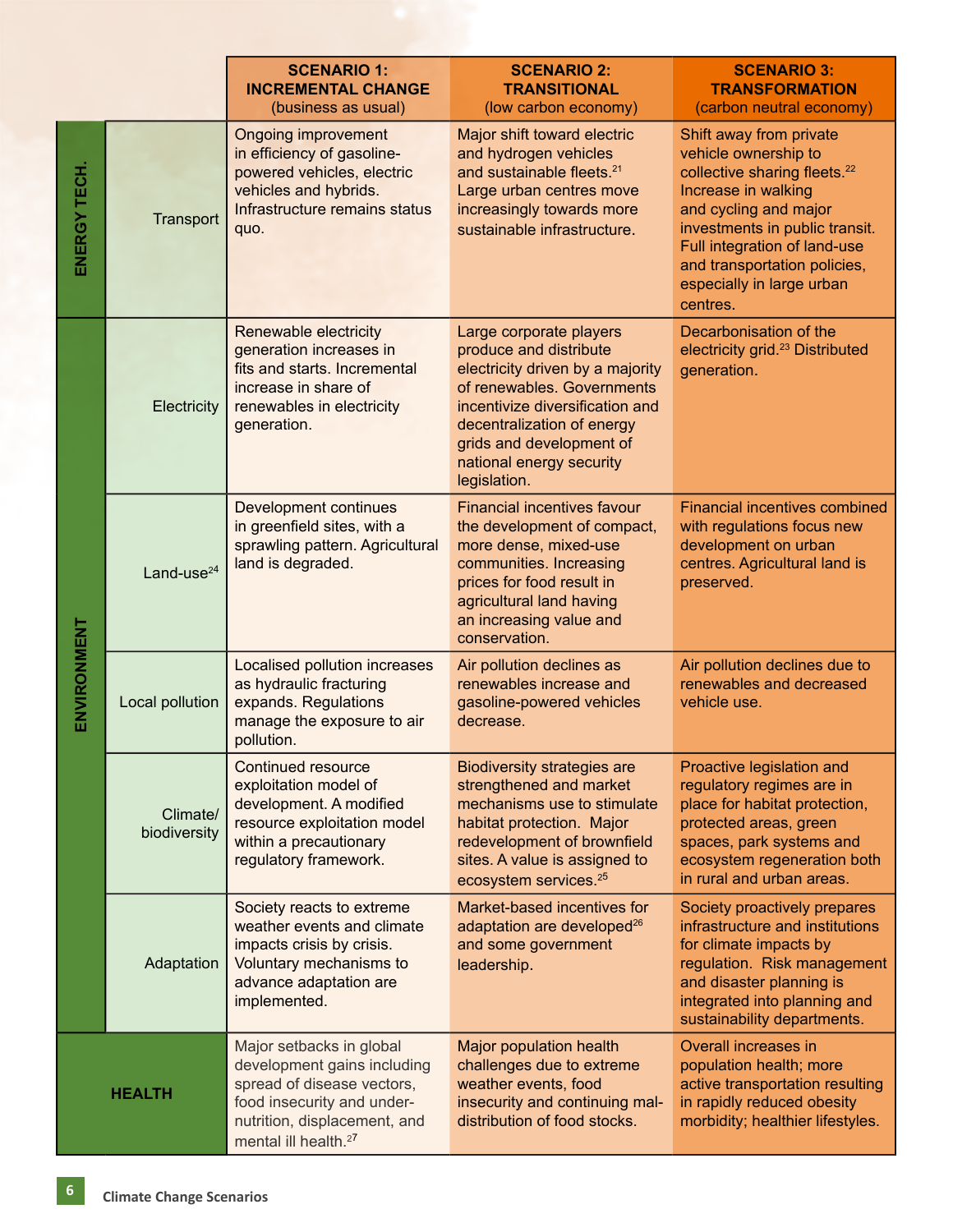|                                | <b>SCENARIO 1:</b><br><b>INCREMENTAL CHANGE</b><br>(business as usual)                                                                                                                                          | <b>SCENARIO 2:</b><br><b>TRANSITIONAL</b><br>(low carbon economy)                                                                     | <b>SCENARIO 3:</b><br><b>TRANSFORMATION</b><br>(carbon neutral economy)                                   |
|--------------------------------|-----------------------------------------------------------------------------------------------------------------------------------------------------------------------------------------------------------------|---------------------------------------------------------------------------------------------------------------------------------------|-----------------------------------------------------------------------------------------------------------|
| <b>GLOBALIZATION</b>           | Global trade; turbulent from<br>climate shocks.<br>Global trade; increasing<br>exogenous shocks from<br>climate change, refugee<br>migrations, escalating,<br>regional conflicts and<br>resource scarcities. 28 | Enhanced global trade with<br>investor protections; turbulent<br>from climate shocks.                                                 | Locally-diverse economic<br>development complemented<br>by balanced global trade.                         |
| <b>IDEOLOGIES<sup>29</sup></b> | Short term gain; continuing<br>dominance of the current<br>capitalist system, ideologically<br>based political partisanship,<br>continuing emphasis on the<br>individual at the expense of<br>the collective.   | Government leaders and<br>policies no longer trade-off<br>the collective against the<br>individual, increasing ethical<br>leadership. | Evidence-based decision and<br>policy-making, open policy<br>development, participatory<br>and inclusive. |

## **ENDNOTES**

- 1 http://web.stanford.edu/group/efmh/jacobson/Articles/I/USStatesWWS.pdf
- 1  The World Bank undertook a major study on the impacts of a 4 degree world: http://www.worldbank.org/en/topic/ climatechange/publication/turn-down-the-heat-climate-extremes-regional-impacts-resilience
- 2  For a discussion on the role of cooperatives in Scandinavian energy systems see: http://www.diva-portal.org/smash/get/ diva2:820202/FULLTEXT01.pdf
- 3  For a discussion on personal carbon trading, see https://www.dovepress.com/personal-carbon-trading-a-review-ofresearch-evidence-and-real-world-e-peer-reviewed-article-EECT, http://www.gci.org.uk/Documents/fawcett\_2010.pdf and http://www.geos.ed.ac.uk/~sallen/rachel/Climate%20Policy%20Special%20Issue/Lockwood%20(201http://www.unep.org/ greeneconomy/0).%20The%20economics%20of%20personal%20carbon%20trading.pdf
- 4  See UNEP's work on the green economy:
- 5  See the Pentagon's report on the impacts of climate change: http://archive.defense.gov/pubs/150724-congressional-reporton-national-implications-of-climate-change.pdf?source=govdelivery
- 6  See the Climate Action Tracker for scenarios on the current trajectory of GHG emissions reductions: http:// climateactiontracker.org/
- 7  Climate change is already costing the world more than \$1.2 trillion, wiping 1.6% annually from global GDP: http://daraint.org/ cvm2
- 8 For a discussion on the uneven impacts of climate change on the economy in the US see: http://cier.umd.edu/documents/ US%20Economic%20Impacts%20of%20Climate%20Change%20and%20the%20Costs%20of%20Inaction.pdf
- 9 One proposal is to cancel national debts as a mechanism to finance climate change mitigation in less developed countries: http://www.theguardian.com/sustainable-business/2014/sep/26/cancel-developing-countries-national-debt--climate-changeaction
- 10  For example, see GLOBE's report on current employment from the low carbon economy in BC: http://globe.ca/wp-content/ uploads/2012/10/bcge\_report\_feb\_2010.pdf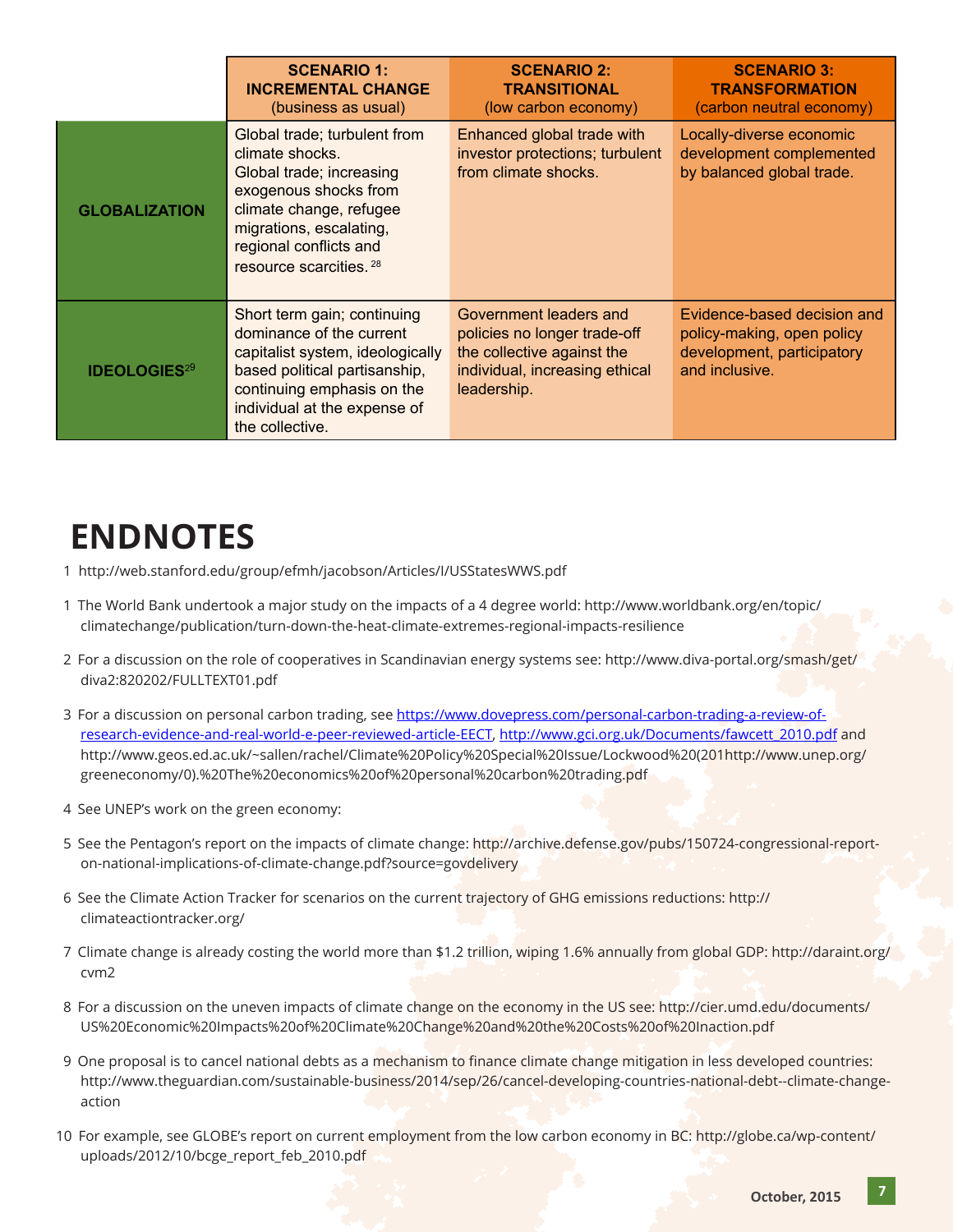- 11  Chapter 13 of the IPCC Fifth Assessment Report on Impacts has a discussion on inequality: https://ipcc-wg2.gov/AR5/images/ uploads/WGIIAR5-Chap13\_FINAL.pdf
- 12  The Guardian has a good discussion on the Warsaw Mechanism on Loss and Damage.
- 13 For a discussion on a steady state economy see: Daly, H. E. (Ed.). (1980). Economics, ecology, ethics: Essays toward a steadystate economy. San Francisco: WH Freeman.
- 14  See the report on prosperity without growth: http://www.sd-commission.org.uk/publications.php?id=914
- 15  Insight on the current impacts of delaying action is available in a new assessment of Canadian climate policy here: http://remmain.rem.sfu.ca/papers/jaccard/Jaccard%20Canada%20Climate%20Policy%20Report%20Card%202015.pdf
- 16  In the US, the Securities and Exchange Commission is requiring disclosure by publically-traded companies: https://www.sec. gov/news/press/2010/2010-15.htm
- 17  A discussion on the impact of divestment campaigns can be found here: http://www.smithschool.ox.ac.uk/researchprogrammes/stranded-assets/SAP-divestment-report-final.pdf
- 18  For a discussion on the importance of technology transfer in addressing climate change, please see: http://www.ids.ac.uk/ news/technology-transfer-a-way-forward-for-climate-change-negotiations
- 19  For example, more commitments along these lines: http://www.nytimes.com/2015/09/23/science/global-companies-joiningclimate-change-efforts.html
- 20  An example of this type of policy was Nova Scotia's Community Feed-In Tariff program, http://energy.novascotia.ca/ renewables/programs-and-projects/comfit
- 21  See for example, the plan by the US to have 1 million electric vehicles on the road by 2015: https://www1.eere.energy.gov/ vehiclesandfuels/pdfs/1\_million\_electric\_vehicles\_rpt.pdf
- 22 This article describes the impact of car-sharing on climate change: http://switchboard.nrdc.org/blogs/mrasey/sharing\_is\_ caring about climate change.html
- 23 For a discussion on the possibility of decarbonising the electricity grid, see: Jacobson, M. Z., & Delucchi, M. A. (2011). Providing all global energy with wind, water, and solar power, Part I: Technologies, energy resources, quantities and areas of infrastructure, and materials. Energy Policy, 39(3), 1154-1169.
- 24  Chapter 12 of the IPCC Fifth Assessment Report (Mitigation) on Human Settlements, Infrastructure and Spatial Planning has an extensive discussion on the importance of land-use planning.
- 25  For a discussion on ecosystem services see: De Groot, R. S., Wilson, M. A., & Boumans, R. M. (2002). A typology for the classification, description and valuation of ecosystem functions, goods and services. Ecological economics, 41(3), 393-408.
- 26  See: Benfield, A., & Carpenter, G. (2013). Market-based mechanisms for climate change adaptation: Assessing the potential for and limits to insurance and market based mechanisms for encouraging climate change adaptation.
- 27  The Lancet led a major investigation into the relationship between health and climate change.
- 28  See the Pentagon's report on the impacts of climate change: http://archive.defense.gov/pubs/150724-congressional-reporton-national-implications-of-climate-change.pdf?source=govdelivery
- 29  For a fascinating analysis, see Yale's report on the Six Americas: http://environment.yale.edu/climate-communication/files/ Six-Americas-September-2012.pdf